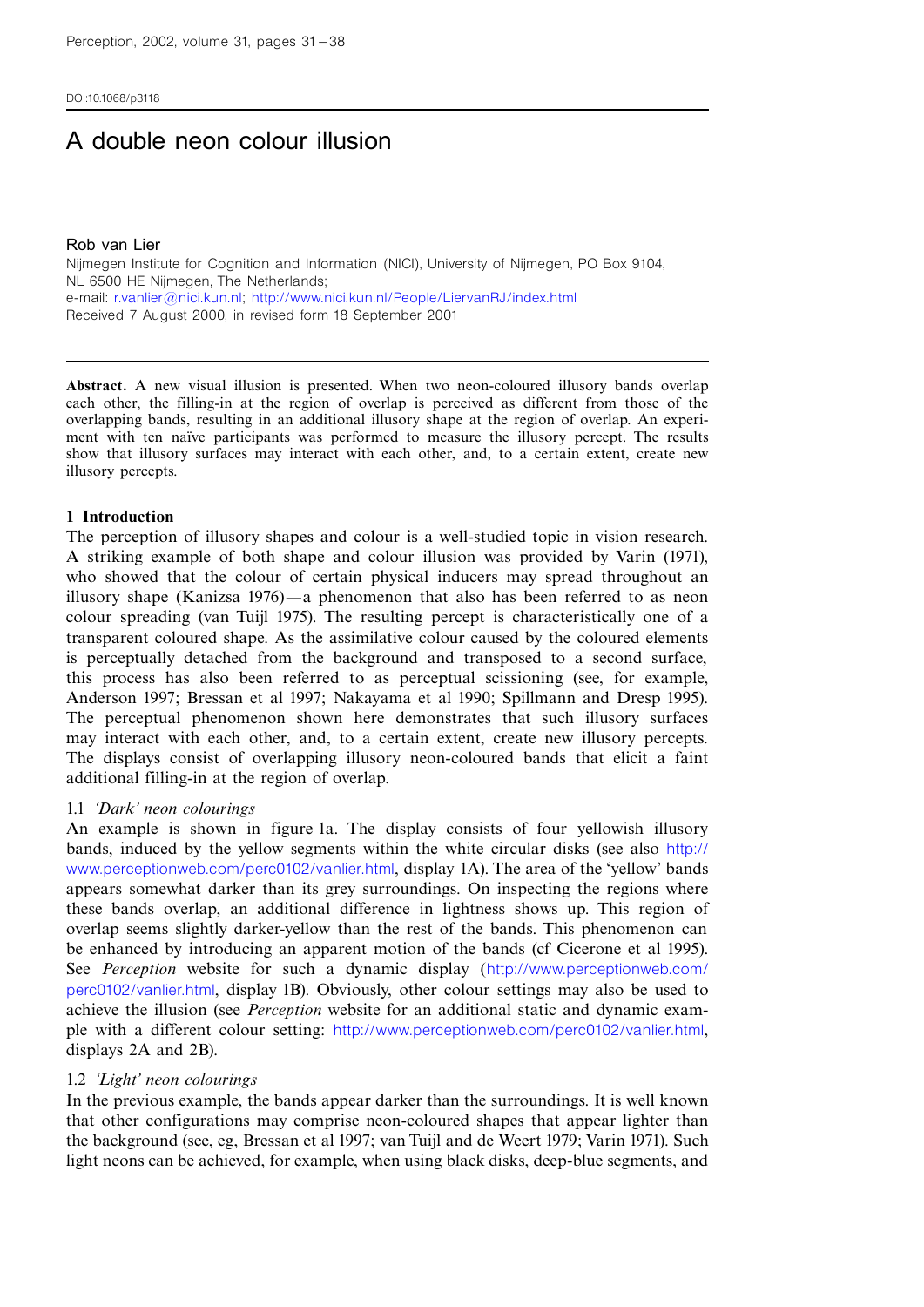

#### (a)

Figure 1. Two coloured examples of displays with overlapping neon bands. Each display consists of four overlapping neon-coloured bands. The perceived lightness at the regions of overlap appears to be different from the lightness of the overlapping bands. The overlapping yellow neon bands (a) result in a darker overlapping region whereas overlapping blue neon bands (b) result in a lighter overlapping region. At the Perception website ([http://www.perceptionweb.com/perc0102/](http://www.perceptionweb.com/perc0102/vanlier.html) [vanlier.html](http://www.perceptionweb.com/perc0102/vanlier.html)) these and various other colour examples can be seen, see text for details.

a white background (see figure 1b or <http://www.perceptionweb.com/perc0102/vanlier.html>, display 3A). On inspecting this configuration, it appears that the regions of overlap are perceived to be slightly lighter than the bands themselves. Again, this effect can be enhanced in a dynamic display (see <http://www.perceptionweb.com/perc0102/vanlier.html>, display 3B).

## 2 Experiment

An experiment was run to test the difference in lightness at the region of overlap for naïve observers.

## 2.1 Participants

Ten undergraduate students participated in the experiment. All participants were naïve with respect to the goal of the experiment. The participants either received course credit or were paid an equivalent of about \$5.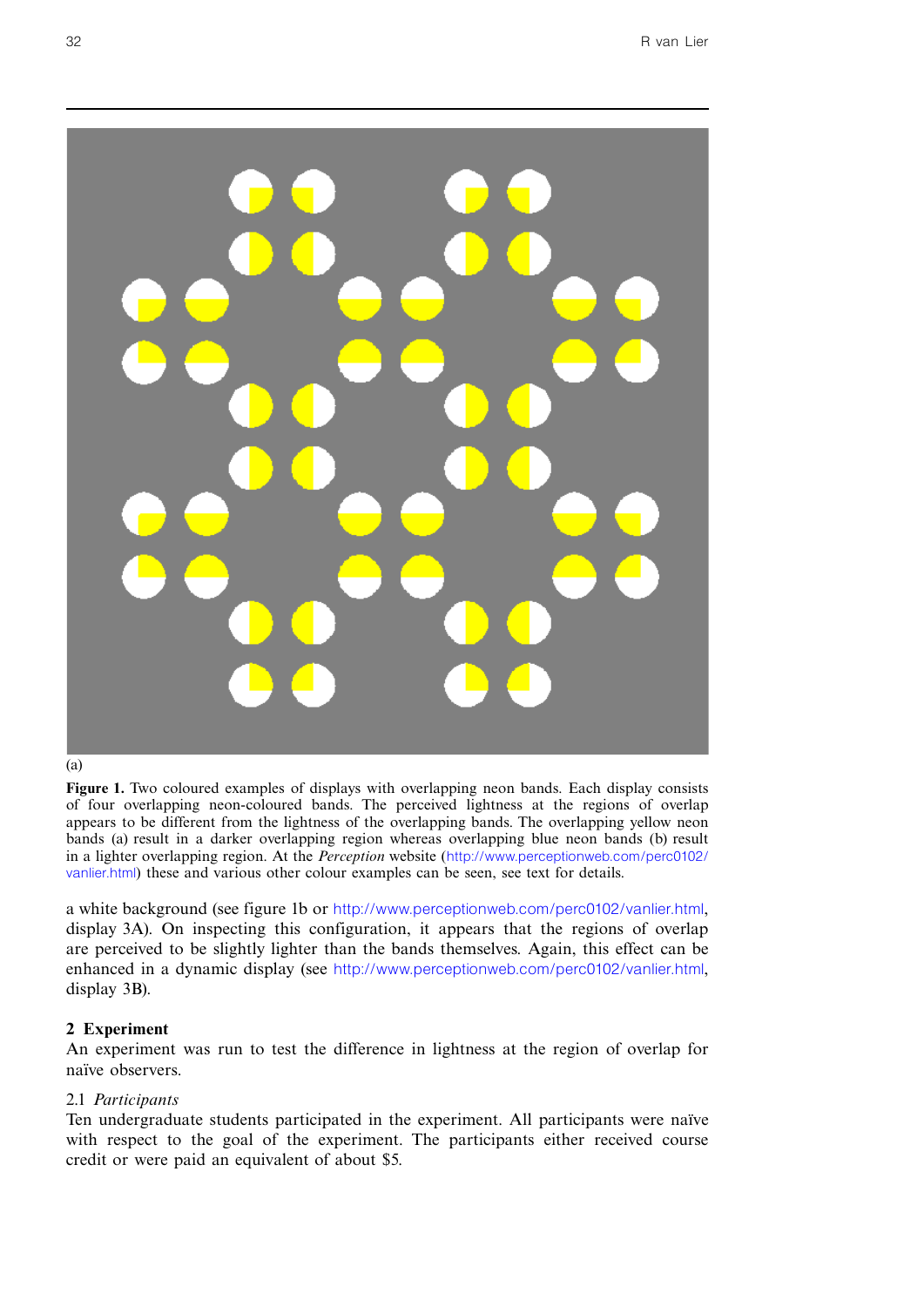#### (b)

Figure 1 (continued)

#### 2.2 Apparatus

The experiment was carried out on a PC with a Pentium-II processor and a Philips Brilliance 109 monitor. The experiment was run in Superlab (Cedrus Inc.) environment.

#### 2.3 Stimuli and procedure

In the experiment, each pattern always consisted of just two overlapping neon bands (see figure 2a). In this arrangement, there were four different positions of the neon bands (top-left, top-right, bottom-left, and bottom-right). Two different types of neon patterns were used: one with a dark neon colouring (grey background, white disks, yellow inducers as in figure 1a), referred to as type I patterns, and one with a light neon colouring (white background, black disks, blue inducers as in figure 1b), referred to as type II patterns.

Within a trial, the following events occurred. First, the pattern appeared on the screen. After 1500 ms, two small, grey markers with square outlines were positioned on the pattern. The participants were asked to judge which marker was placed on the lightest background. In figure 2b, all possible positions of the markers are shown. Three different fields in which the markers could be positioned can be distinguished: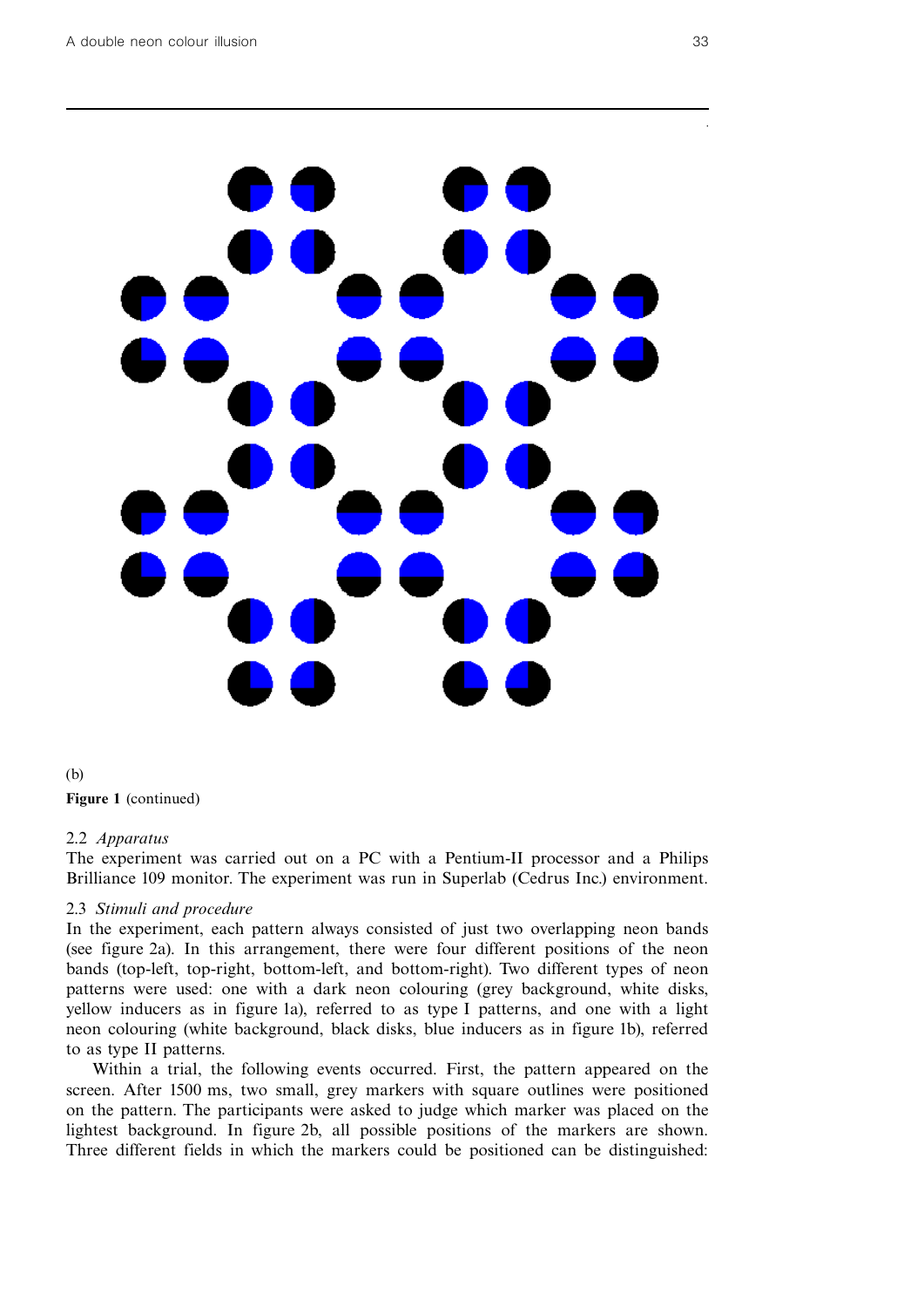

Figure 2. (a) The stimuli in the experiment are derived from the patterns as shown in figure 1. Each stimulus consists of two overlapping bands. (b) All possible positions of the markers (small square outlines).

non-neon field (marker outside neon band), single neon field (marker within a neon band), and double neon field (marker within region of overlapping neon bands). In the following, these fields will be indicated with the abbreviations N, S, and D, respectively. Markers relatively close to each other (within each quadruplet) were compared with each other. All comparisons were made for each of the four positions of the neon bands. As the number of critical SD comparisons (one marker in an S field and the other in a D field) was relatively low, these comparisons were presented twice. In total, the experimental design led to 832 stimuli per participant, presented in a random order. Responses were given by pressing arrow keys on a PC keyboard such that the arrow pointed toward the marker on the judged lightest field. A response 'equal lightness' could be given as well (by pressing a key marked `same').

#### 3 Results

Clearly, for the present purpose our main interest lies in the SD comparisons. However, these results should be compared with control conditions in which markers are placed at the same locations but without neon field differences (with both markers either in a single neon field or in a non-neon field). In addition to this, the results of SD comparisons are compared with the results of NS comparisons. We have restricted ourselves to horizontal and vertical comparisons, as only for these directions there were SD comparisons to be made.

Table 1 shows the proportions of the three possible lightness judgments  $(L^+, L^-, L^-)$  $L^-$ ) for the marker in the critical field (D or S, for SD or NS comparisons, respectively) relative to the marker in the reference field (S or N, for SD or NS comparisons, respectively). For type I patterns,  $L^-$  judgments (darker) prevail for both SD and NS comparisons. For type II patterns,  $L^+$  judgments (lighter) prevail, again for both SD and NS comparisons. For the control comparisons of both displays, large proportions of  $L^=$  judgments (equal lightness) are prevalent. To test the overall effect of the neon bands on the judgments, we have calculated for each participant  $\Delta L = L^{+} - L^{-}$  for both the experimental and control comparisons and then compared them by means of  $t$ -tests. These  $t$ -tests revealed significant values for all comparisons (type I pattern/ SD:  $t_9 = 6.010$ ,  $p < 0.001$ ; type I pattern/NS:  $t_9 = 8.112$ ,  $p < 0.001$ ; type II pattern/SD:  $t_9 = 2.703$ ,  $p < 0.05$ ; type II pattern/NS:  $t_9 = 2.487$ ,  $p < 0.05$ ). The graph in figure 3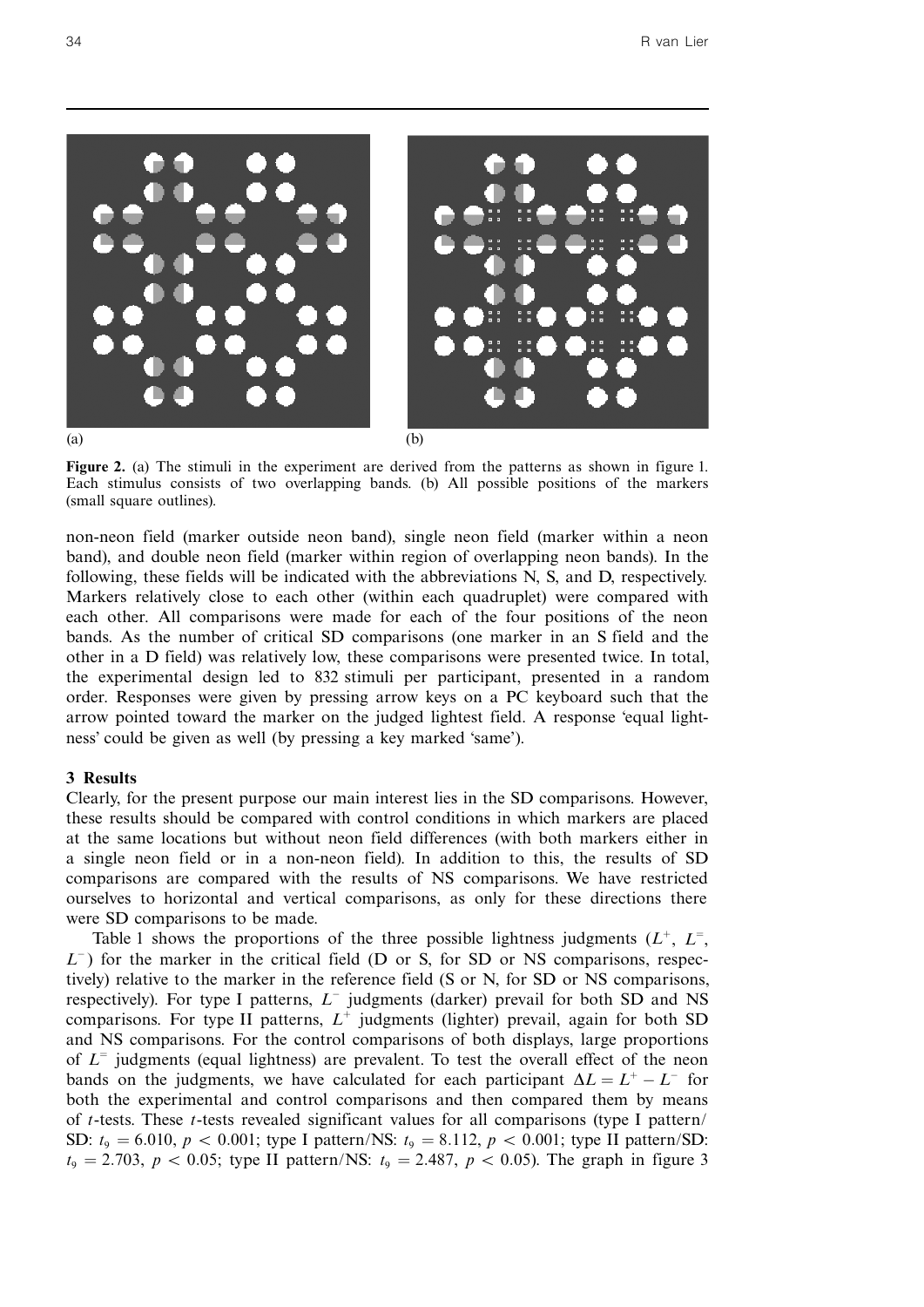| <b>Table 1.</b> The proportion of lightness judgments for the marker in the critical field (D or S, for    |
|------------------------------------------------------------------------------------------------------------|
| SD or NS comparisons, respectively) relative to the marker in the reference field (S or N,                 |
| for SD or NS comparisons, respectively). SD, single-neon/double-neon comparison; NS, non-                  |
| neon/single-neon comparison; $L^+$ , marker in critical field judged to be on a lighter background         |
| than marker in reference field; $L^{\dagger}$ , marker in critical field judged to be on a background with |
| same lightness as marker in reference field; $L^{-}$ , marker in critical field judged to be on a darker   |
| background than marker in reference field. Type I: 'dark'-yellow neon bands (white disks, yellow           |
| inducers, grey background); type II: 'light'-blue neon bands (black disks, blue inducers, white            |
| background).                                                                                               |
|                                                                                                            |

|            | SD comparison |       |       |       | NS comparison |       |  |
|------------|---------------|-------|-------|-------|---------------|-------|--|
|            | $L^+$         | $L^=$ | $L^-$ | $L^+$ | $L^=$         | $L^-$ |  |
| Type I     |               |       |       |       |               |       |  |
| experiment | 0.02          | 0.30  | 0.68  | 0.03  | 0.13          | 0.84  |  |
| control    | 0.04          | 0.90  | 0.06  | 0.03  | 0.91          | 0.06  |  |
| Type II    |               |       |       |       |               |       |  |
| experiment | 0.63          | 0.23  | 0.14  | 0.68  | 0.12          | 0.20  |  |
| control    | 0.05          | 0.91  | 0.04  | 0.04  | 0.93          | 0.03  |  |
|            |               |       |       |       |               |       |  |

shows the corrected judged lightness,  $\Delta L'$ . These  $\Delta L'$  values have been obtained by taking the difference between the  $\Delta L$  values of the experimental conditions and the  $\Delta L$  values of the corresponding control conditions. A positive  $\Delta L'$  value means a (control-corrected) `lighter' judgment for markers in a critical field, whereas a negative value indicates a `darker' judgment for those positions. Whereas the individual scores generally follow overall judgments, a rather strange exception occurs for participant 4 who has judged the neon fields of the type II patterns to be darker for both the SD and NS comparisons. Another exception can be seen for participant 7 who apparently did not see any lightness differences at all. Participant 5 responded with almost no



**Figure 3.** Graph of the individual data (participants  $1 - 10$ ). The vertical axis shows the corrected judged lightness,  $\Delta L'$ . A positive value of  $\Delta L'$  means a (control-corrected) 'lighter' judgment for markers in a critical field, whereas a negative value indicates a 'darker' judgment for those positions.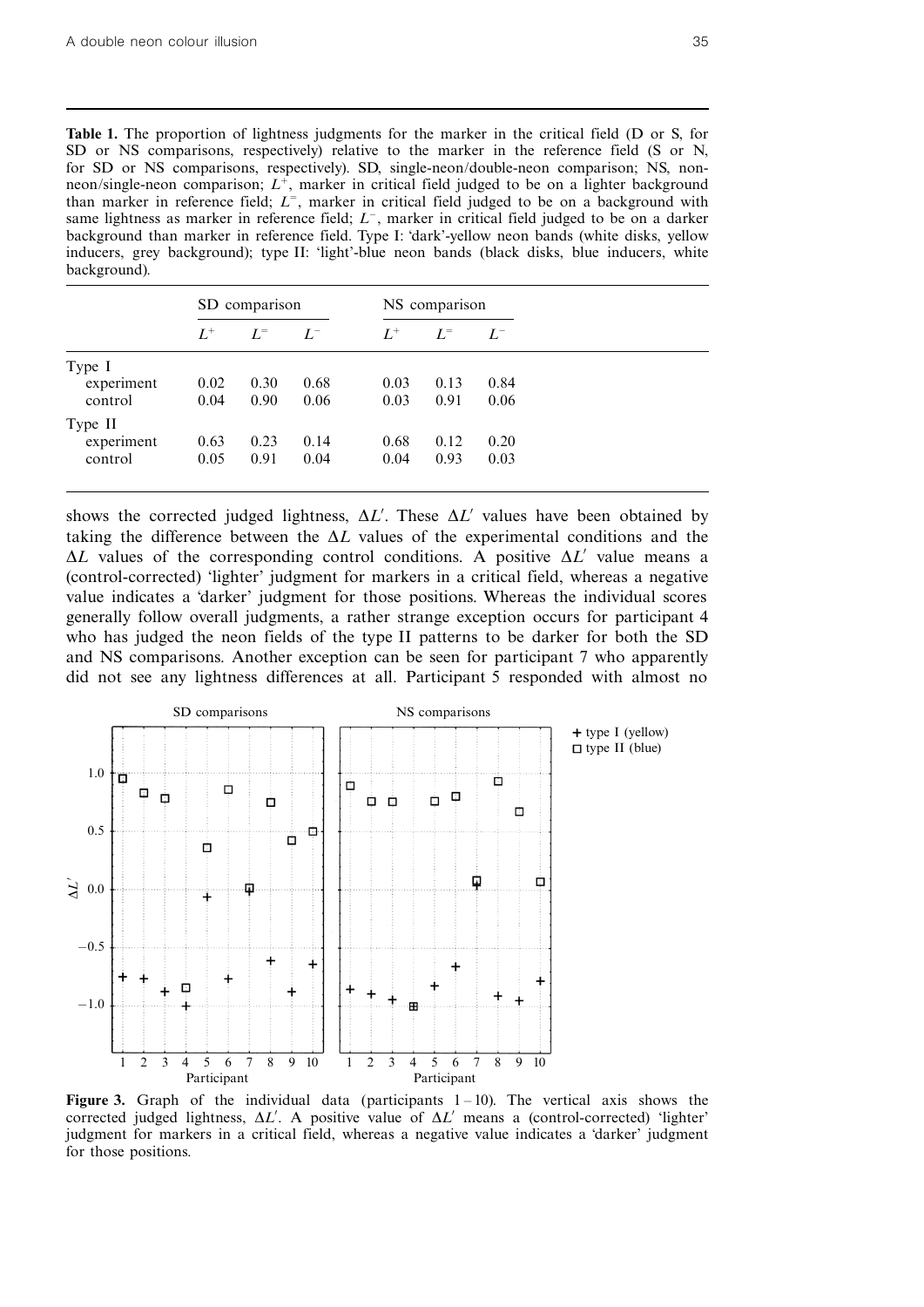lightness difference for the SD comparisons of type I patterns, whereas she appeared to perceive them for the NS comparisons, and participant 10 responded with almost no lightness difference for the NS comparisons on type II patterns, whereas she responded with a lightness difference for the corresponding SD comparisons in about half of the cases. On the whole, however, the  $\Delta L'$  values of SD and NS comparisons appear not to be very different from each other  $[a \ t-test$  comparing these values revealed no significant difference ( $t_{19} = 1.186$ ,  $p = 0.250$ ), whereas a correlational analysis revealed a highly significant value ( $r^2 = 0.91$ ,  $p < 0.0001$ )].

#### 4 Discussion

The experiment has confirmed the perception of a different lightness when two neon bands cross each other. More specifically, it has been shown that crossing dark neon bands may elicit a darker overlap and crossing light neon bands may elicit a lighter overlap. These results suggest an additive-like process of the illusory lightnesses. However, further research on overlapping neon-coloured shapes should teach us more about the precise properties of overlapping neon bands. For example, preliminary observations in our laboratory on displays with overlapping dark versus light neon bands show that such a dark - light overlap reveals a region the lightness of which lies in between the lightness appearances of the overlapping bars (see [http://www.perceptionweb.com/perc0102/](http://www.perceptionweb.com/perc0102/vanlier.html) [vanlier.html](http://www.perceptionweb.com/perc0102/vanlier.html), display 4A for a static version and display 4B for a dynamic version). Future research may also relate the lightness appearances of overlapping regions to the impression of transparency; if for the displays presented here we rely on the judged lightness, then all overlapping regions seem to agree with a so-called bistable transparency (Adelson and Anandan 1990; cf Anderson 1997). In connection with this, the possibility of perceived hue differences might be examined as well (see Perception website for an example of crossing yellow and blue neon bands; <http://www.perceptionweb.com/perc0102/vanlier.html>, displays 5A and 5B).

Although quite a number of studies have been devoted to topics such as illusory contours and colour filling-in, it is still not clear how the visual system precisely creates these percepts (eg see reviews by Bressan et al 1997; Pessoa et al 1998; Spillmann and Dresp 1995). The present phenomenon is in line with previous findings that show a close relation between neon-colour filling-in and illusory contours (eg Takeichi et al 1992; Watanabe and Takeichi 1990). In addition, it is known that the perceptual strength of neon colouring depends on various factors such as colour, luminance, shape, or motion (eg Cicerone et al 1995; Redies and Spillmann 1981; van Tuijl and Leeuwenberg 1979; van Tuijl and de Weert 1979; de Weert and van Kruysbergen 1987). Given the present results, it seems reasonable to presume that factors that enhance single neon colour illusions also enhance double neon colour illusions (the dynamic displays can be considered as an illustration of this), but future research may reveal whether this is always the case.

So far, the present phenomenon seems to need the physically induced illusory percepts as a prerequisite and can therefore perhaps best be characterised as a secondorder illusion. The fact that not direct physical input but something intermediate seems to serve as the major triggering of this filling-in phenomenon only contributes to the subtlety of this intriguing illusion.

Acknowledgements. This article was written while I received a grant from the Royal Netherlands Academy of Arts and Sciences (KNAW). I thank Charles de Weert for fruitful discussions and all of his suggestions, and also Paola Bressan and an anonymous reviewer for their helpful comments on a previous version of this article.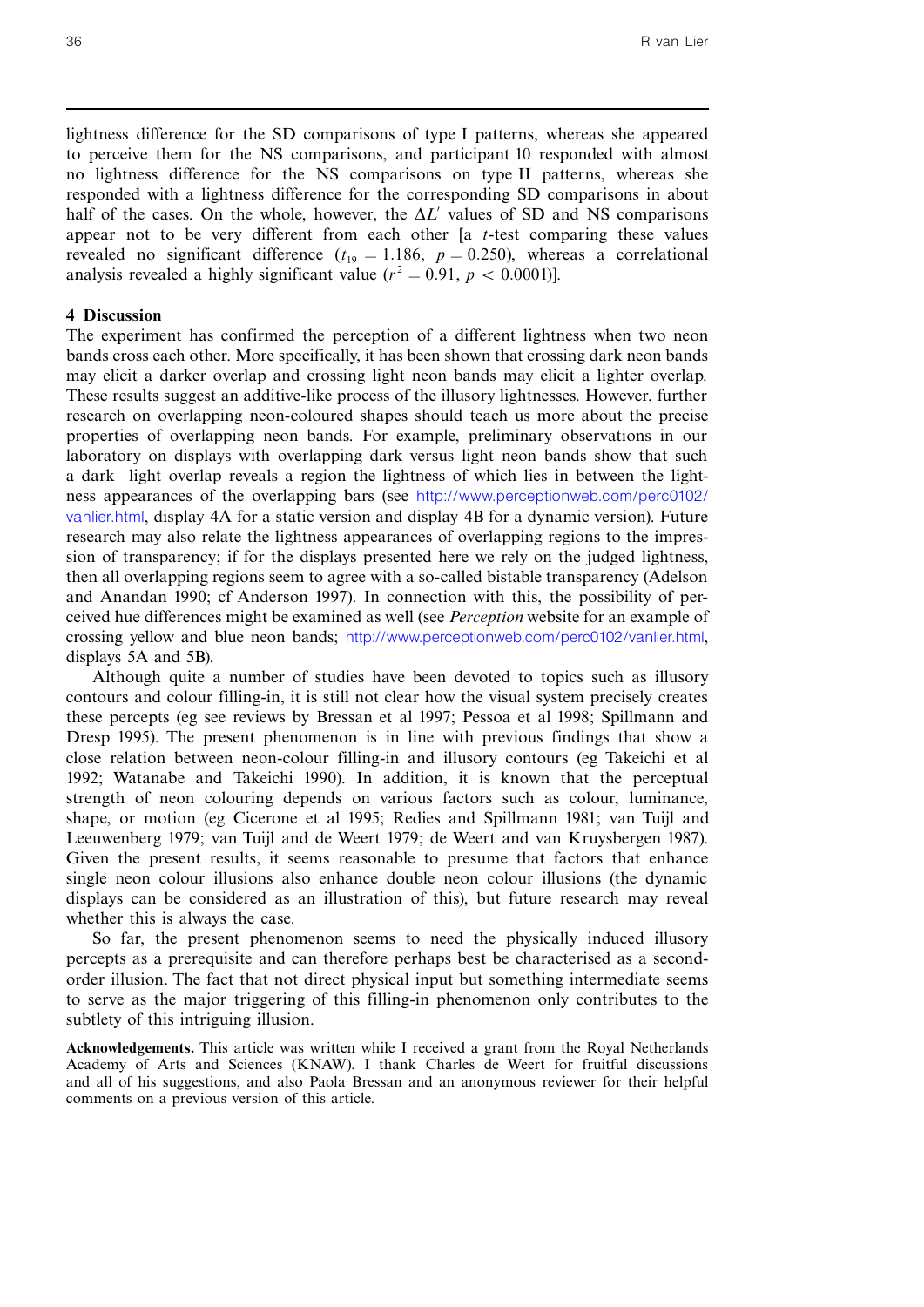#### References

- Adelson E H, Anandan P, 1990 "Ordinal characteristics of transparency" paper presented at the AAAI-90 Workshop on Qualitative Vision, July 29, 1990, Boston, MA
- Anderson B L, 1997 "A theory of illusory lightness and transparency in monocular and binocular images: the role of contour junctions" *Perception* 26 419 – 453
- Bressan P, Mingolla E, Spillmann L, Watanabe T, 1997 "Neon color spreading: a review" Perception  $26$  1353  $-$  1366
- Cicerone C M, Hoffman D D, Gowdy P D, Kim J S, 1995 "The perception of color from motion" Perception & Psychophysics  $57$  761 - 777
- Kanizsa G, 1976 "Subjective contours" Scientific American 234 48 52
- Nakayama K, Shimojo S, Ramachandran V S, 1990 "Transparency: relation to depth, subjective contours, luminance, and neon color spreading" *Perception* 19 497 – 513
- Pessoa L, Thomson E, Noë A, 1998 "Finding out about filling-in: A guide to perceptual completion for visual science and the philosophy of perception" Behavioral and Brain Sciences 21 723 - 802
- Redies C, Spillmann L, 1981 "The neon color effect in the Ehrenstein illusion" Perception 10  $667 - 681$
- Spillmann L, Dresp B, 1995 "Phenomena of illusory form: can we bridge the gap between levels of explanation" Perception 24 1333 - 1364
- Takeichi H, Shimojo S, Watanabe T, 1992 "Neon flank and illusory contour: interaction between the two processes leads to color filling-in" *Perception*  $21 \frac{313 - 324}{510}$
- Tuijl H F J M van, 1975 "A new visual illusion: Neonlike color spreading and complementary color induction between subjective contours"  $Acta$  Psychologica 39 441 - 445
- Tuijl H F J M van, Leeuwenberg E L J, 1979 "Neon color spreading and structural information measures" Perception & Psychophysics 25 269 - 284
- Tuijl H F J M van, Weert C M M de, 1979 "Sensory conditions for the occurrence of the neonspreading illusion" Perception  $8$  211  $-$  215
- Varin D, 1971 "Fenomeni di contrasto e diffusione cromatica nell'organizzazione spaziale del campo percettivo'' Rivista di Psicologia 65 101 ^ 128
- Watanabe T, Takeichi H, 1990 "The relation between color spreading and illusory contours" Perception & Psychophysics  $47 \frac{457 - 467}{457}$
- Weert C M M de, Kruysbergen A W H van, 1987 "Subjective contour strength and perceptual superimposition: transparency as a special case", in The Perception of Illusory Contours Eds S Petry, G E Meyer (New York: Springer) pp  $165 - 170$